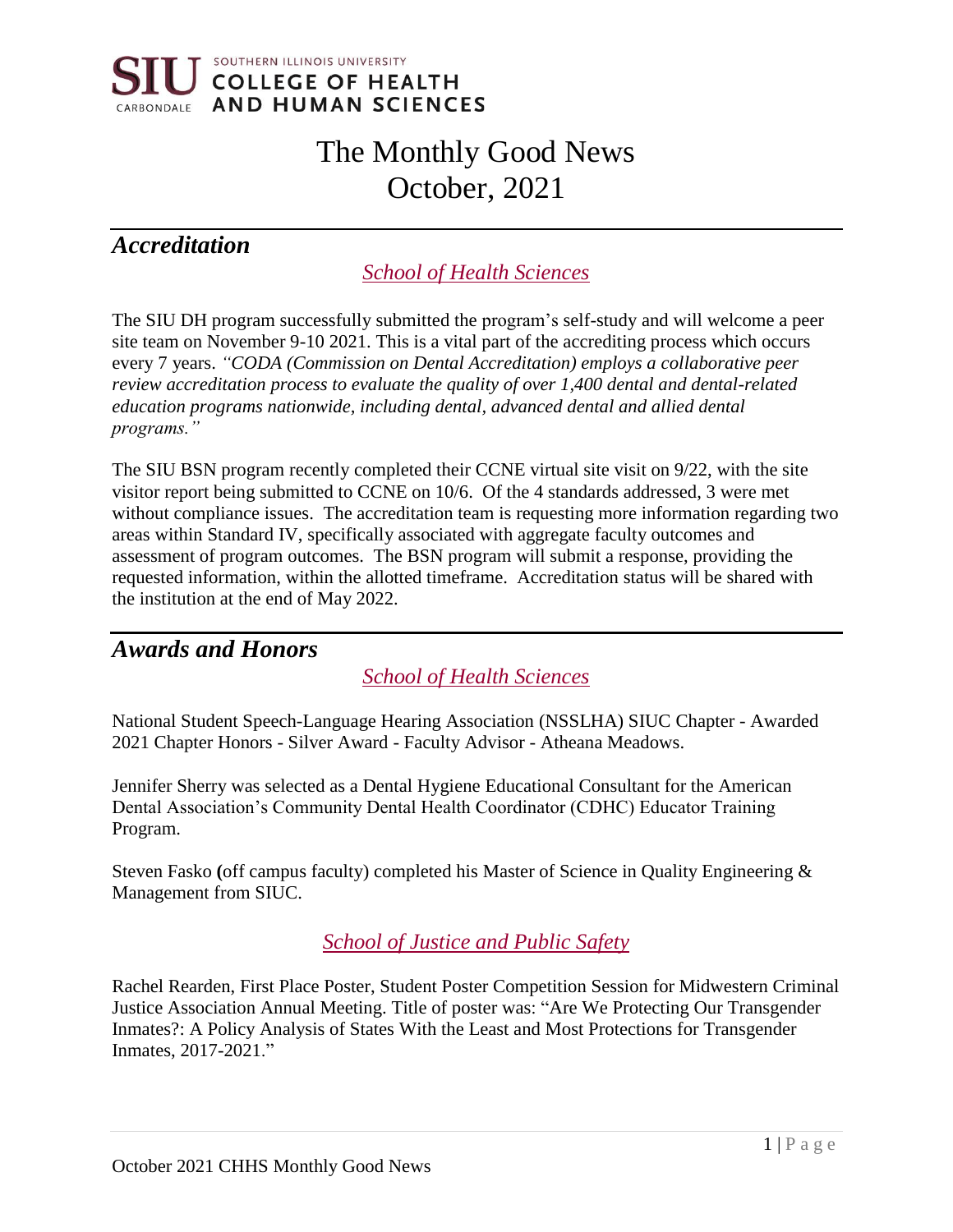

# *Books/Book Chapters*

### *School of Human Sciences*

- **Jurkowski, E.T.** & M. Aaron Guest (eds). (2021). Healthy Aging through the Social Determinants of Health. Washington, DC: The American Public Health Association Press.
- **Reese, D.,** & Bolton, A. (in press). Hospice: The origins of interprofessional palliative care. In Donesky, D., Milic, M., Saks, N., Wallace, C., & Head, B. (Eds.). Textbook on interprofessional palliative care. New York: Oxford University Press. (Invited publication).
- **Reese, D.,** Nelson-Becker, H., & Callahan, A.M. (in press). Spirituality and social work practice in palliative care. In Terry Altilio, Shirley Otis-Green, and John Cagle (Eds.). Oxford textbook of palliative social work. (2nd ed.). New York: Oxford University Press. (Invited publication).

*School of Justice and Public Safety*

- Kehoe, T.J. & Pfeifer, J.E (Eds.). (2021) History and Crime: A Transdisciplinary Approach. Emerald Press. First offering of Emerald's Advances in Historical Criminology, series editors David Churchill and **Christopher Mullins.**
- **West, M. P.**, & Miller, M. K. (in press). Psychology and the evolution of the death penalty. In R. Roesch (Ed.), Psychology and law: A volume of the Routledge encyclopedia of psychology in the real world. Routledge.
- West, M. P., & Rorie, M. (in press). Data simulations as a means of improving compliance measurement. In B. van Rooij & M. Rorie (Eds.), Measuring compliance: Assessing corporate crime and misconduct prevention. Cambridge University Press.

*School of Psychological and Behavioral Sciences*

- **DiLalla, L.F.**, Jamnik, M.R., **Marshall, R.L.**, **Pali, E.**, & **DiLalla, D.L.** (2021). Twin research in psychopathology. In A. D. Tarnoki, D. L. Tarnoki, J. R. Harris, N. Segal, L. Littvay (Eds.), Twin research. Elsevier.
- **DiLalla, L.F.** (2021). Book review of "Deliberately divided: Inside the controversial study of twins and triplets adopted apart" by Nancy L. Segal. Behavior Genetics. <https://doi.org/10.1007/s10519-021-10086-4>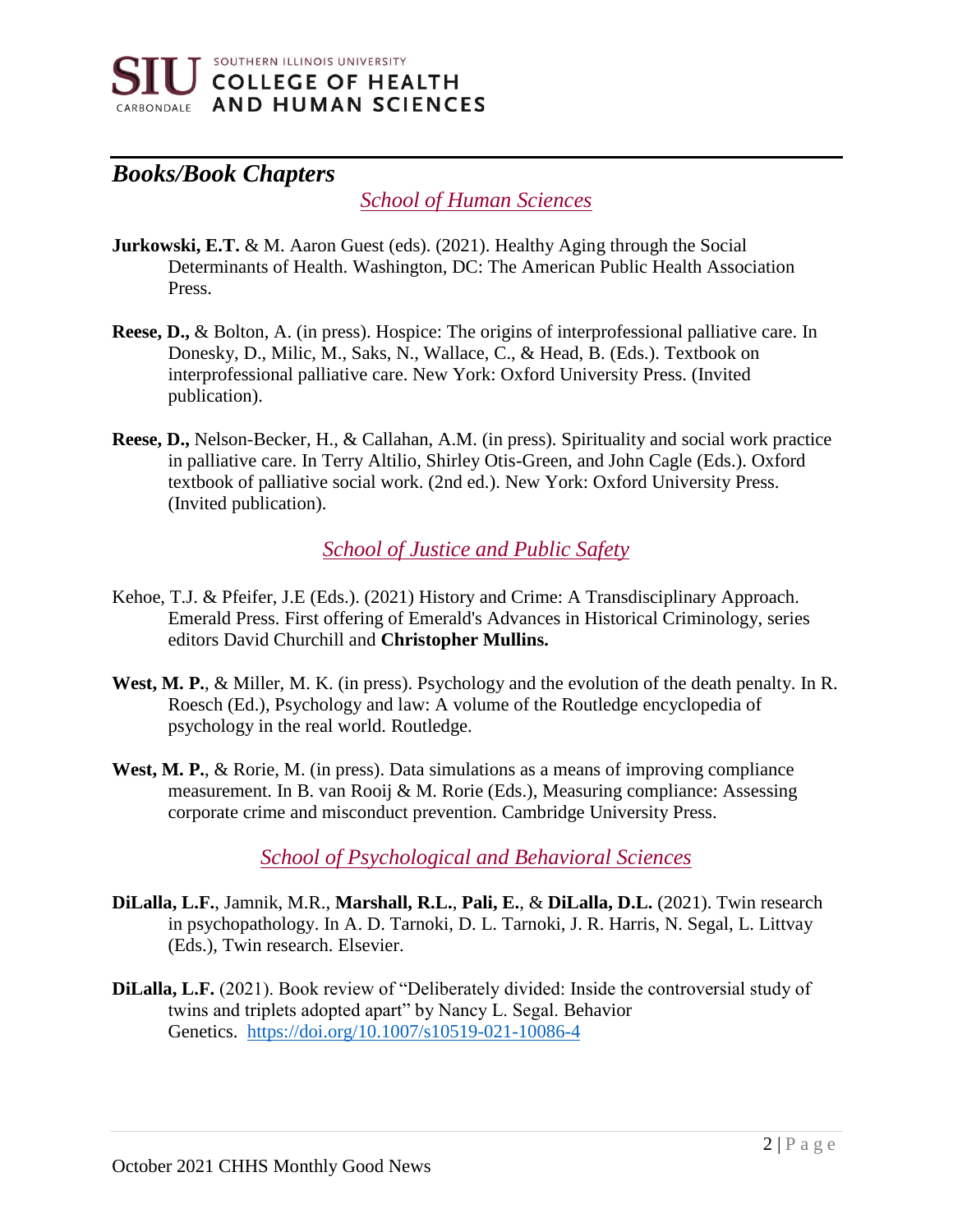

**Lakshmanan, U.** (2021). The Acquisition of Recursive Possessives in Child Tamil. In Danielle Dionne and Lee-Ann Vidal Covas (Eds.)., (462-470). Proceedings of the 45th Boston University Conference on Language Development. Somerville, Massachusetts, Cascadilla Press.

### *Events*

### *School of Automotive*

The School of Automotive held its annual Car Meet on Family weekend (Sept 25th).

### *Schools of Automotive and Aviation*

On Wednesday, September 22 the Transportation Education Center hosted a tour for over 120 students from 7 local Southern Illinois high schools at the TEC. (see [https://www.wsiltv.com/news/education/siu-aviation-and-automotive-school-holds-tour-for](https://www.wsiltv.com/news/education/siu-aviation-and-automotive-school-holds-tour-for-high-schoolers/article_6dc12f8f-615c-5b4c-abe6-1f5eb3515546.html)[high-schoolers/article\\_6dc12f8f-615c-5b4c-abe6-1f5eb3515546.html](https://www.wsiltv.com/news/education/siu-aviation-and-automotive-school-holds-tour-for-high-schoolers/article_6dc12f8f-615c-5b4c-abe6-1f5eb3515546.html) ).

Women in Aviation participated with Women in Automotive Transportation Technology (WATT) on Sept. 26th, 2021, to clean up Airport Road.

### *School of Aviation*

Saluki Aviators held Girls in Aviation Day at the airport on Sept. 25th, 2021.

### *School of Human Sciences*

For the 7th consecutive Veteran's Honor Flight, SIU Recreation Professions coordinated fourteen student and faculty volunteers who served as honor flag bearers and ground service crew on Tuesday, September 28<sup>th</sup>, at the Veteran's Airport in Marion, IL. Faculty: Tina Colson (coordinator), Jun Kim REC Alumnus/U.S. Army Veteran: Ethan Blumhorst REC Professions Students: Peter Fox, Alex Duda, Sandra Emberton, Logan Brown, Ivan Lester, Mark D'Alesandro, Elizabeth Sales, Jenay Harrington Sports Management Student: A'Veun Moore-Jones SIU Psychology Students: Maegan Mulhmolland, Macy Schneider

# *Grants (submitted and funded)*

*School of Health Sciences*

Center for Autism Spectrum Disorders Total Funding: \$185,000 Title: Autism Program of Illinois Grant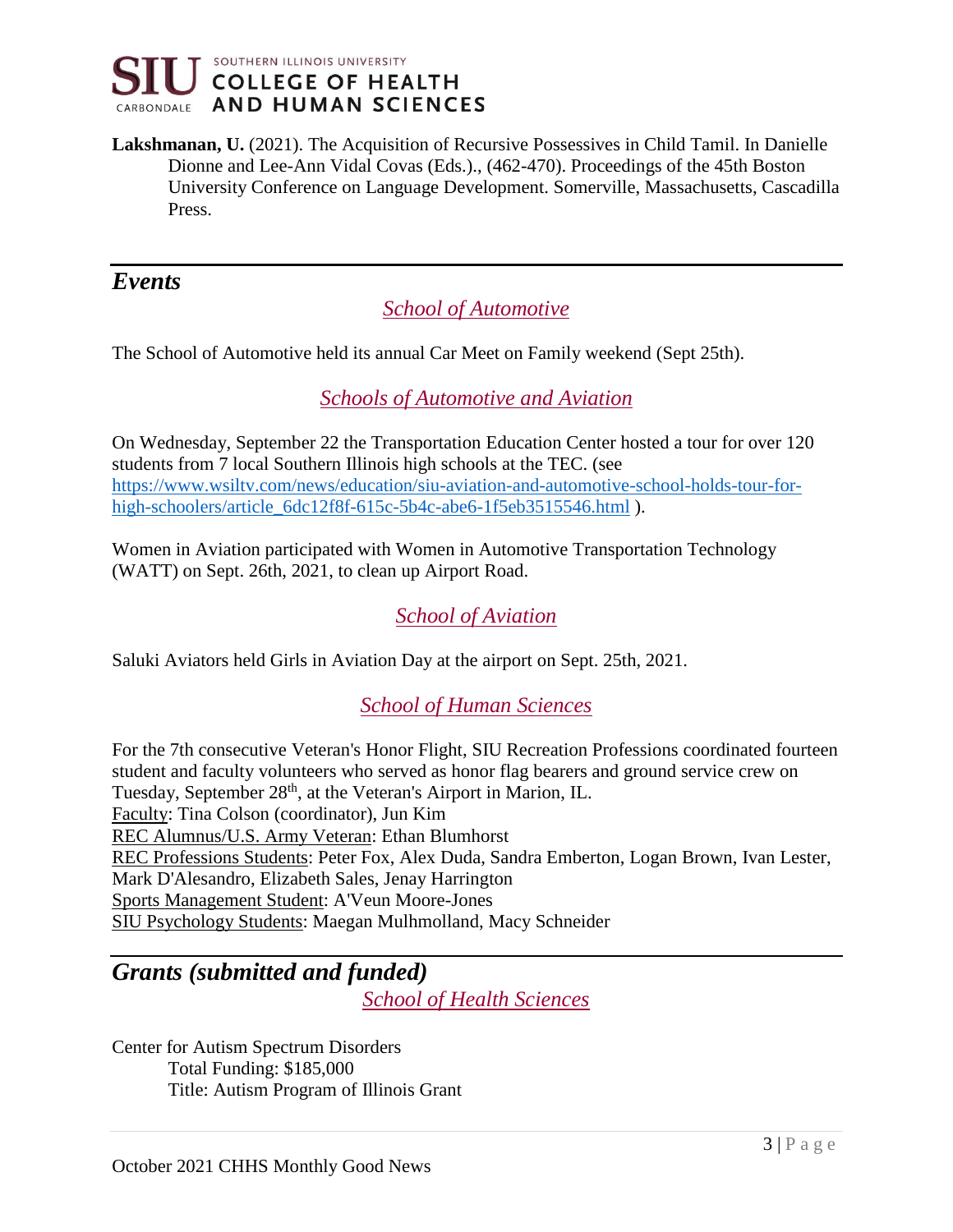

Role: Co-PIs Lilith Reuter Yuill and Valerie Boyer Status: Funded

Illinois Department of Public Health Total Funding: \$15,000 Title: Oral Health Workforce Grant Role: Co-PIs Faith Miller and Jennifer Sherry Status: Funded

Illinois State Dental Society Foundation

Total Funding: \$4,000 Title: "Give Adults a Smile" Illinois Dental Hygienists' Association Component #12 River Bend/Southern Illinois and SIU Dental Hygiene Program Role: PI Jennifer Sherry Status: Funded

Illinois State Dental Society Foundation on behalf of SIU Community Dental Center Total Funding: \$4,500 Title: SIU Senior Smiles Program Role: Co-PI's Lilith Reuter Yuill and Valerie Boyer Status: Funded

*School of Human Sciences*

Substance Abuse and Mental Health Services Administration (SAMHSA) Total Funding: \$300,000 Title: Project FREEDOM South: Preventing Opioid Overdone-Related Deaths Role: Justin McDaniel: Subaward PI and Lead Evaluator; Dawn Null: Subaward Co-PI Duration: 08/31/2021-08/30/2026 Status: Funded

Department of Health and Human Services Total Funding: \$478,990 Title: Trauma Based Behavioral Health Fellowship: An Interdisciplinary-Integrated MSW Training Building Communities of Care in Southern Illinois. Role: Co-PI Juliane Wallace Duration: 07/01/2021-06/30/2022 Status: Funded

Illinois Department of Transportation

Total Funding: \$173,604 Title: Regional Traffic Safety Resource Center – Southwest Illinois. Role: Co-PI's Juliane Wallace and Rachel Walker Duration: 2021-2022 Status: Funded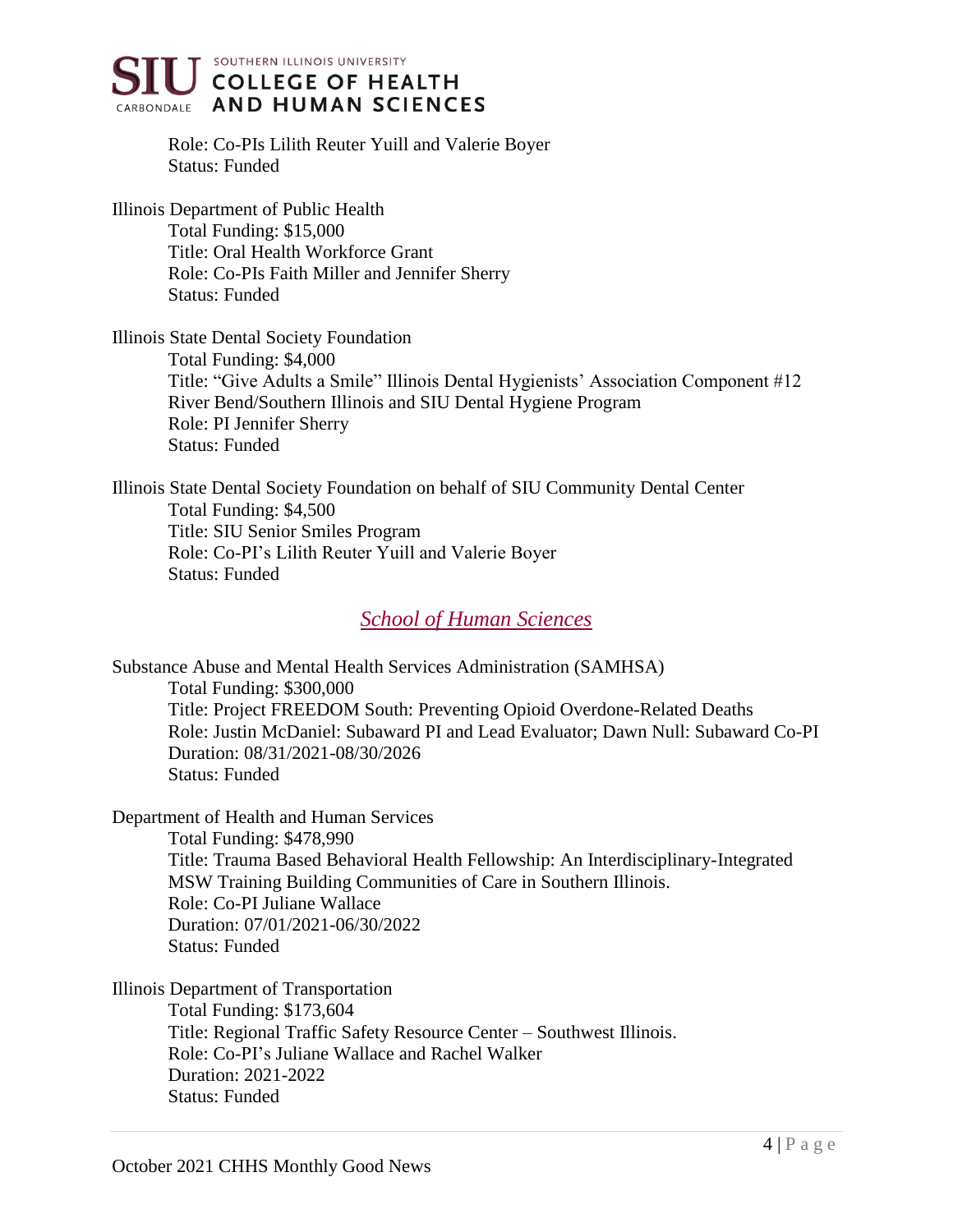

#### Southern Illinois Healthcare

Total Funding: \$70,542 Title: Southern Illinois Healthcare Graduate Assistantship. Role: PI Juliane Wallace and Co-PI Sarah Buila Duration: 2021-2022 Status: Funded

### *Patents*

### *Presentations (presented)*

*School of Automotive*

**Suda, J.** (2021). *Electrification of the Automotive Technology Classroom*. Presented at The Battery Show conference for Electric Vehicle and Hybrid Electric Vehicle battery manufacturers and the EV/HEV technology communities.

### *School of Health Sciences*

**Walker, J.** (2021, September) *MRI Safety.* Virtual Presentation for OSRT-Oregon State Society of Radiologic Technologists.

*School of Human Sciences*

**Jurkowski, E.T.** (2021). *COVID-19 Industry update: Potential impact on employment for persons with disabilities*. An invited presentation to the International Association of Rehailitation Professionals, Thursday, September 23, Naperville, IL.

*School of Justice and Public Safety*

- **Pleggenkuhle, B., Rearden, R.** (2021). *Probationer voices: Community participation and import.* Paper presentation at the Midwestern Criminal Justice Association 44th Annual Meeting, Chicago, IL.
- **Rearden, R.** (2021). *Are we protecting our transgender inmates?: A policy analysis of states with the least and most protections for transgender inmates, 2017-2021.* Poster presentation at the Midwestern Criminal Justice Association 44th Annual Meeting, Chicago, IL.
- **Wittrock, S., Hibdon, J.,** & **Schafer, J.** (2021). *Victimization and victim's perceptions of social cohesion, trust, and informal social control in rural communities*. Paper presentation at the Midwestern Criminal Justice Association 44th Annual Meeting, Chicago, IL.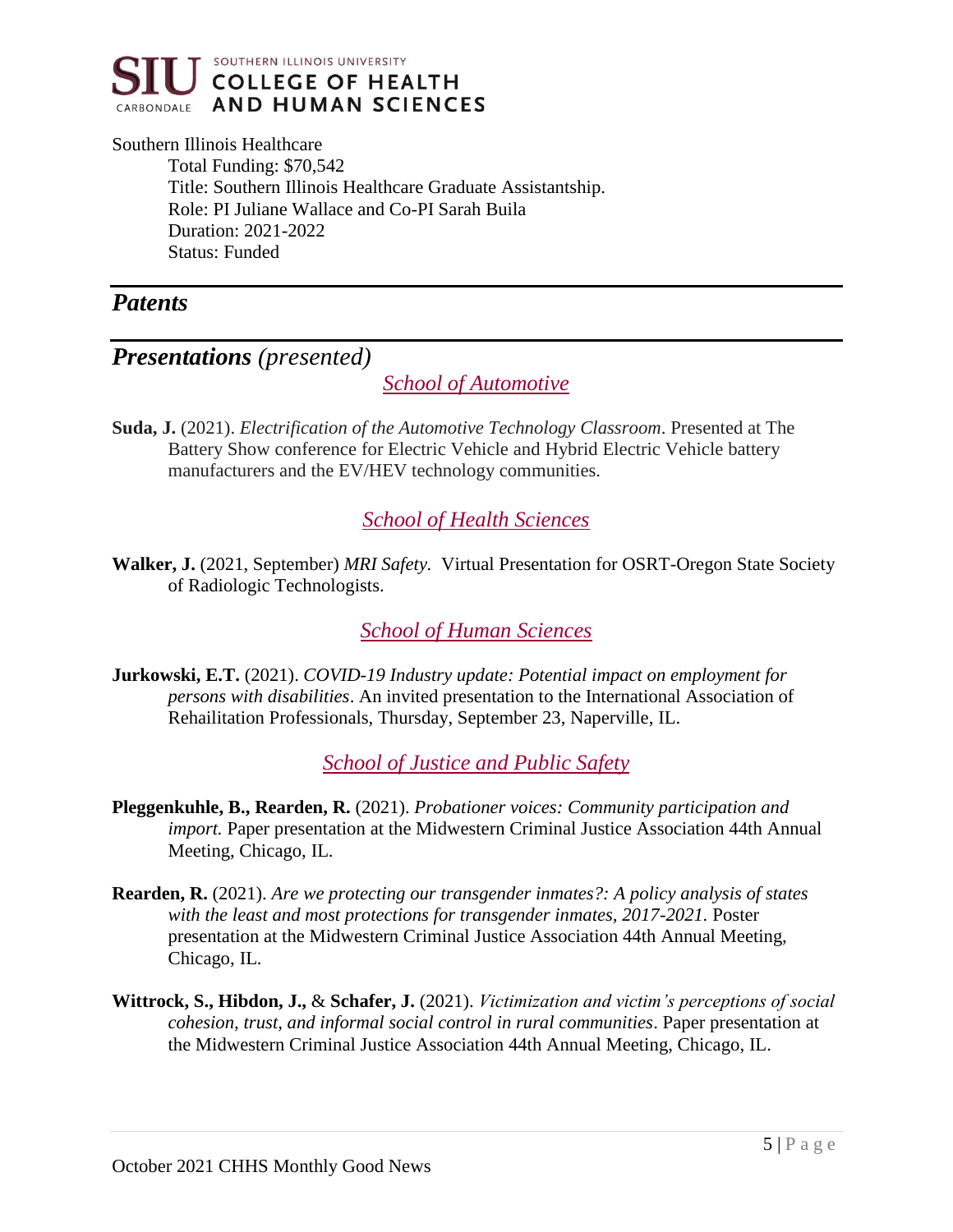

# *Press Releases*

### *School of Aviation*

Steve Goetz received his 6<sup>th</sup> consecutive master instructor accreditation through NAFI. Link to press release:

<https://www.nafinet.org/assets/Master/Steve%20Goetz%20%202021%20MCFI.pdf>

### *School of Human Sciences*

James Sparks, from Prison to a lifetime of helping others, thanks in large part to SIU and their Social Work program. Link to press release: [https://blog.news.siu.edu/20210929-james-sparks](https://blog.news.siu.edu/20210929-james-sparks-from-prison-to-a-lifetime-of-helping-others-thanks-in-large-part-to-siu/)[from-prison-to-a-lifetime-of-helping-others-thanks-in-large-part-to-siu/](https://blog.news.siu.edu/20210929-james-sparks-from-prison-to-a-lifetime-of-helping-others-thanks-in-large-part-to-siu/)

## *Publications (in-press and accepted) School of Health Sciences*

- Aydin, S., **Collins, S., Jha, P.** & **Nash, J.** (2021). Evaluation of US and Taiwan Health System Performance: A Review of the Literature. *International Journal of Health Management and Tourism.* 6(1). 415-426.
- **Collins, C., Collins, S., McKinnies, R. & Walker, J.** (2021). Exploring Micromanagement: Still a Negative Management Style. *Radiology Management.*
- **Lazar, B., Mack, M.** (2021). What Successful Strategies Do Hospital Leaders Use to Reduce Third-Party Payer Denials and to Increase Reimbursement Rates For Services Provided? *International Journal of Academic Health and Medical Research.* 5(8), 18-21*.*
- **Lazar, B., Sandoval, C.** (2021). Best Practices Used by Pediatric Healthcare Leaders to Decrease Patient Portal Privacy Issues and Increase Patient Data Security. *International Journal of Academic Health and Medical Research.* 5(8), 1-8*.*
- **McKinney, S., Whittington, K.D., Collins, S.K.** (2021). Detecting Trigeminal Neuralgia in the Dental Setting. *Dimensions of Dental Hygiene.* 19(5), 26-31.
- **McKinney, S., Whittington, K.D., Collins, S.K.** (2021). Care Strategies for Patients with Trigeminal Neuralgia. *Decisions in Dentistry,* 7(6), 32-35.
- **McKinney, S., Whittington, K.D., Collins, S.K**. (September 2021). A closer look at clear aligner therapy. *Dimensions of Dental Hygiene*, *19*(9), 32-35.
- **McKinney, S., Whittington, K.D., Collins, S.K.** (September 2021). Trigeminal neuralgia: Caring for patients with trigeminal neuralgia. *RDH Magazine. 41(*9), 53-61.